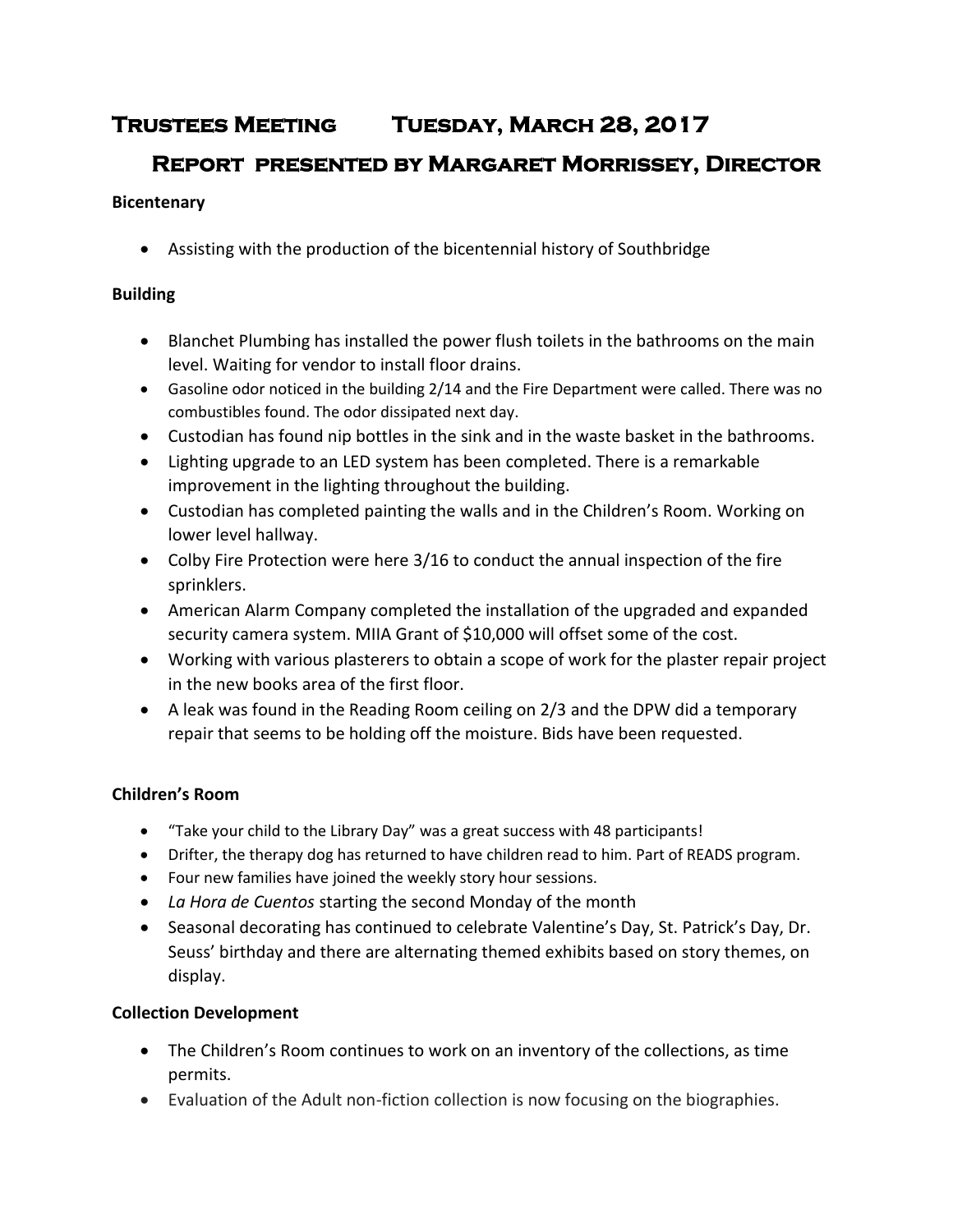- Trial for Lexis Nexis database arranged. Trustees invited to review with staff.
- Evaluation of the Biographies section is complete. Q books are the last remaining section to review in nonfiction. Large Type will follow, and then routine collection maintenance can become the focus.

#### **Digital Library**

 DPLA (Digital Public Library of America) is using one of our images from the Spanish American War in an exhibit May 2017 called "Age of Empire".

#### **Donations**

- Gifts totaling \$90 were received in memory of former long time patron Katherine (Timlin) Colognesi - Jacob Edwards Library has been listed as one of the two organizations for memorial gifts.
- Total for donations for former Trustee Emeritus V. James Puracchio was \$935

#### **Holiday Decorating**

Staff has decorated for Valentine's Day, St. Patrick's Day, Women's History Month, Martin Luther King Day and Black History month.

#### **Library Legislative Breakfast**

Attended the annual breakfast at the Sutton Public Library on 2/3

#### **Outreach**

 The "Love Mass Libraries" campaign was advertised on our social media and within the library. Patrons can express why they love their library and presented at today's meeting to the board.

#### **Programs**

- The Annual Women's Show is underway (March) and has attracted artists from the region.
- Knitting program celebrated 10 years (February 26, 2007) of meeting at the JEL on Tuesday mornings and had a small celebration on 3/21. Press release sent to Southbridge Evening News.
- The February Library Box Office screening was cancelled due to the weather on Thursday, 2/9. The film ("Exposed") is available for patrons to check out.
- Smaller numbers in attendance generally due to weather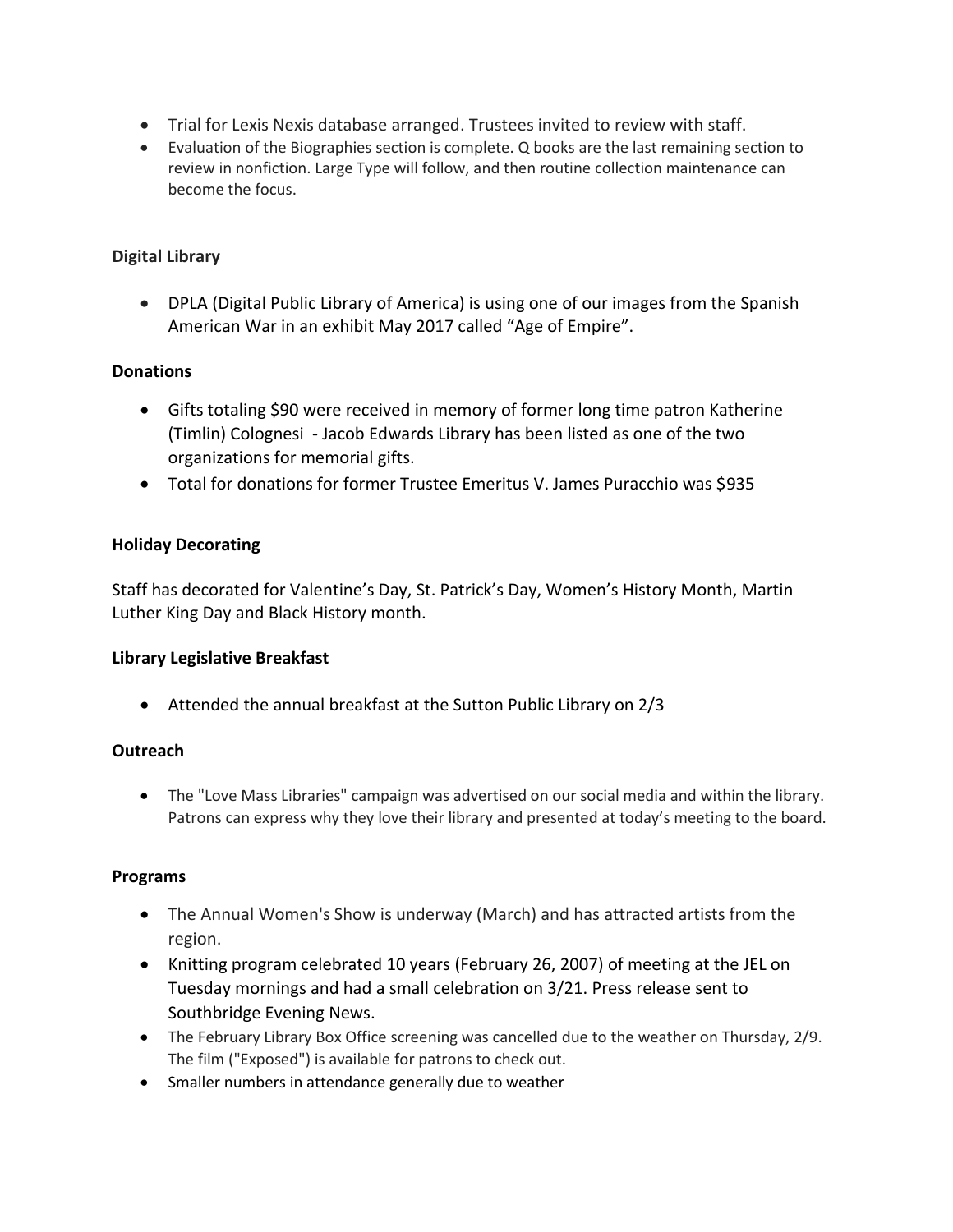- February's featured artist is Jenna Elliott. A reception was held on Thursday, 2/2, with coverage from the Southbridge Evening News. Her art will be on display throughout the month.
- Black History Month was celebrated with a presentation from Tom Ingrassia on his latest book about the Supremes.

### **Safety and Security**

- Nip bottle found in Reading Room 2/3
- Toilet paper was stolen from the bathroom on first floor 3/21.
- Called police Department 3/22, to request a walk through. The staff was concerned with activity in the bathroom. Officer arrived to do a wellness check. Papers were found that the office indicated had been used for carrying drugs. Staff was given a quick description of what to look for and where, in relation to drugs . Staff was cautioned to never touch the papers with bare hands because may drugs be absorbed through the skin. Sharps box already available for staff to use to dispose of needles etc.
- Police officer did a walk through 3/23.

## **Staff**

- Marilys Torres has been hired as a Library Page and started work 2/27
- FY18 operating budget \$516,207.00. EHS Subcommittee meeting scheduled for 4/25 at 6:30 pm
- Working on the capital budget request will be requesting funding for a replacement of the telephone system.

#### **State Aid**

- As of  $3/28$  there is a balance of  $$78,076.34$
- The Finance Director will provide a list of balances for all the library accounts in advance of the next meeting.

## **Tax Abatement Personnel**

 Four of the tax abatement personnel have commenced their hours. One participant has had surgery and hopefully, will be available once his recovery is complete.

## **Tax Season**

 The state tax forms are in scarce supply this year. We have had a couple of deliveries but the state has significantly restricted the number of forms they will send to each library. Individual libraries are sharing their resources in order to keep the forms in supply.